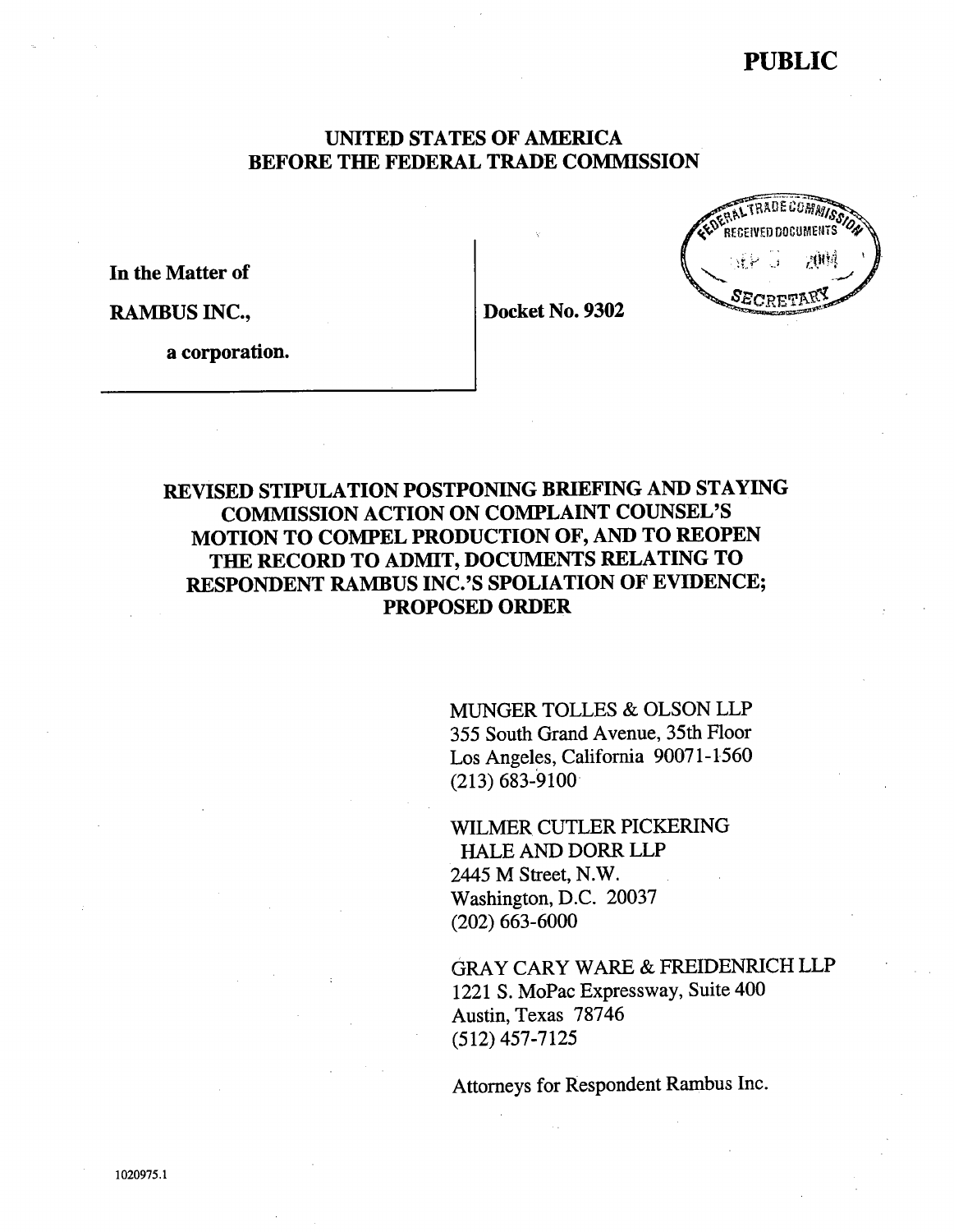On July 2, 2004, Complaint Counsel filed a Motion to Compel Production of, and to Reopen the Record to Admit, Documents Relating to Respondent Rambus Inc.'s Spoliation of Evidence (hereinafter "Motion to Compel and Reopen"). The motion relates to certain documents that a district judge in a related federal case has ordered Rambus to produce. As the motion states, Rambus believes that the rulings in question are legally and factually erroneous, and it filed a Petition for Writ of Mandamus with the Court of Appeals for the Federal Circuit seeking to overturn the rulings in question. See Motion, pp. 1 and n.1, 7,14 and Attachment C. On August 18, 2004, a panel of the Federal Circuit denied Rambus's writ petition. On August 25, 2004, Rambus filed a petition for rehearing and rehearing en banc with the Federal Circuit. In addition, the district judge stayed his order requiring the production of certain documents by Rambus to Infineon pending the Federal Circuit's resolution of the petition for rehearng and rehearing en banc.

On September 1, 2004, the original Federal Circuit panel denied the petition for rehearing, but the Federal Circuit requested that Infineon respond to the petition for rehearing en banc by September 15, 2004. The parties believe that it may be more efficient to postpone briefing and decision of the Motion to Compel and Reopen until after the Federal Circuit resolves the pending request for en banc review. Accordingly, the parties jointly request that the Commission enter the [Proposed] Order filed herewith.

Dated: September  $\overline{\mathcal{S}}$ , 2004

Geoffrey D. Oliver Federal Trade Commission Washington, D.C. 20580 (202) 326-3663 (202) 326-3496 (facsimile)

COUNSEL SUPPORTING THE COMPLAINT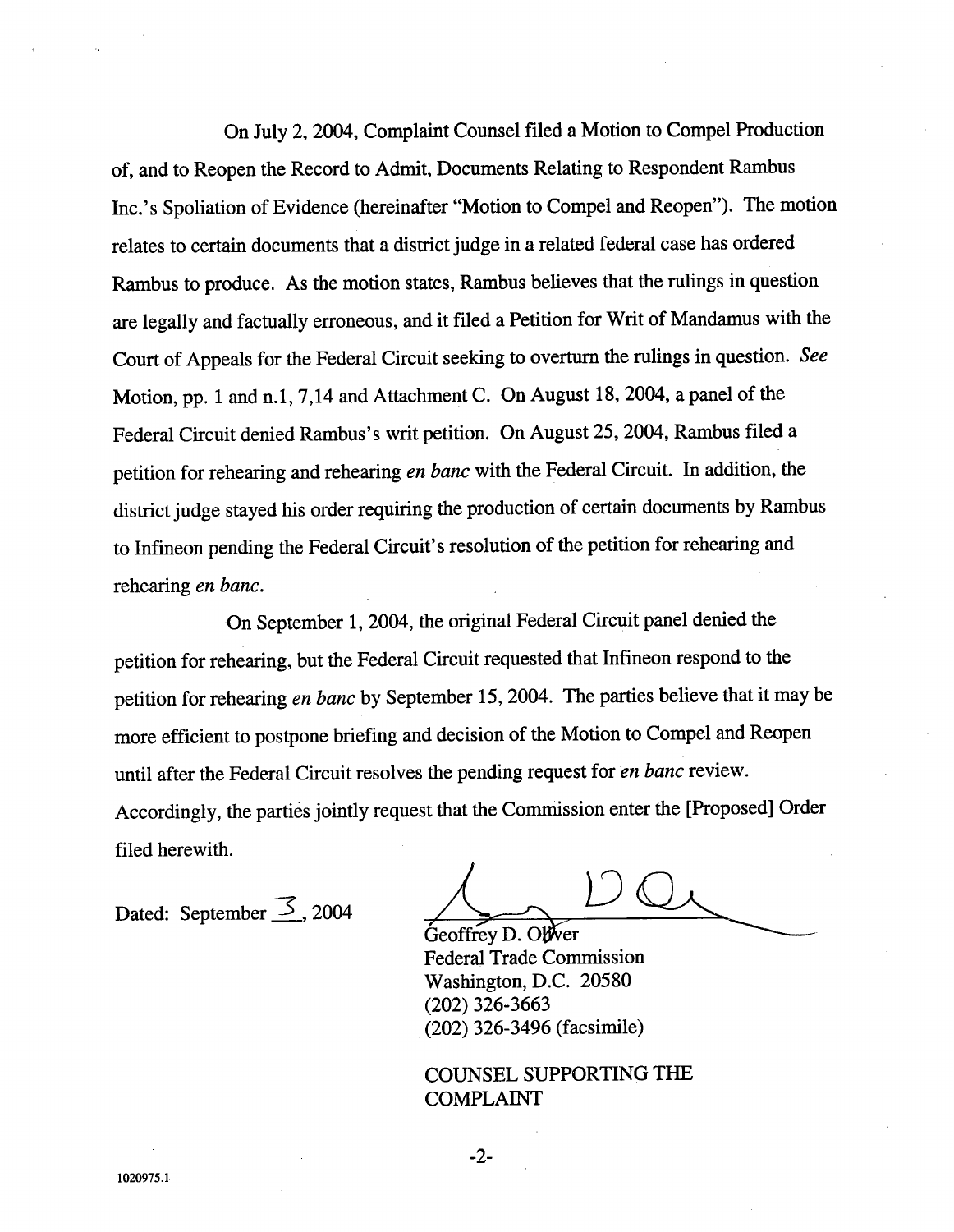Dated: September 2, 2004

A. Douglas Melamed Kenneth A. Bamberger WILMER CUTLER PICKERING HALE AND DORR LLP 2445 M Street, N. Washington, D.C. 20037 (202) 663-6000

Gregory P. Stone Steven M. Perry Peter A. Detre MUNGER, TOLLES & OLSON LLP . 355 South Grand A venue, 35th Floor Los Angeles, California 90071-1560 (213) 683-9100

John M. Guaragna GRAY, CARY, WARE & FREIDENRICH LLP 1221 S. MoPac Expressway, Suite 400 Austin, Texas 78746 (512) 457-7125

Attorneys for Respondent Rambus Inc.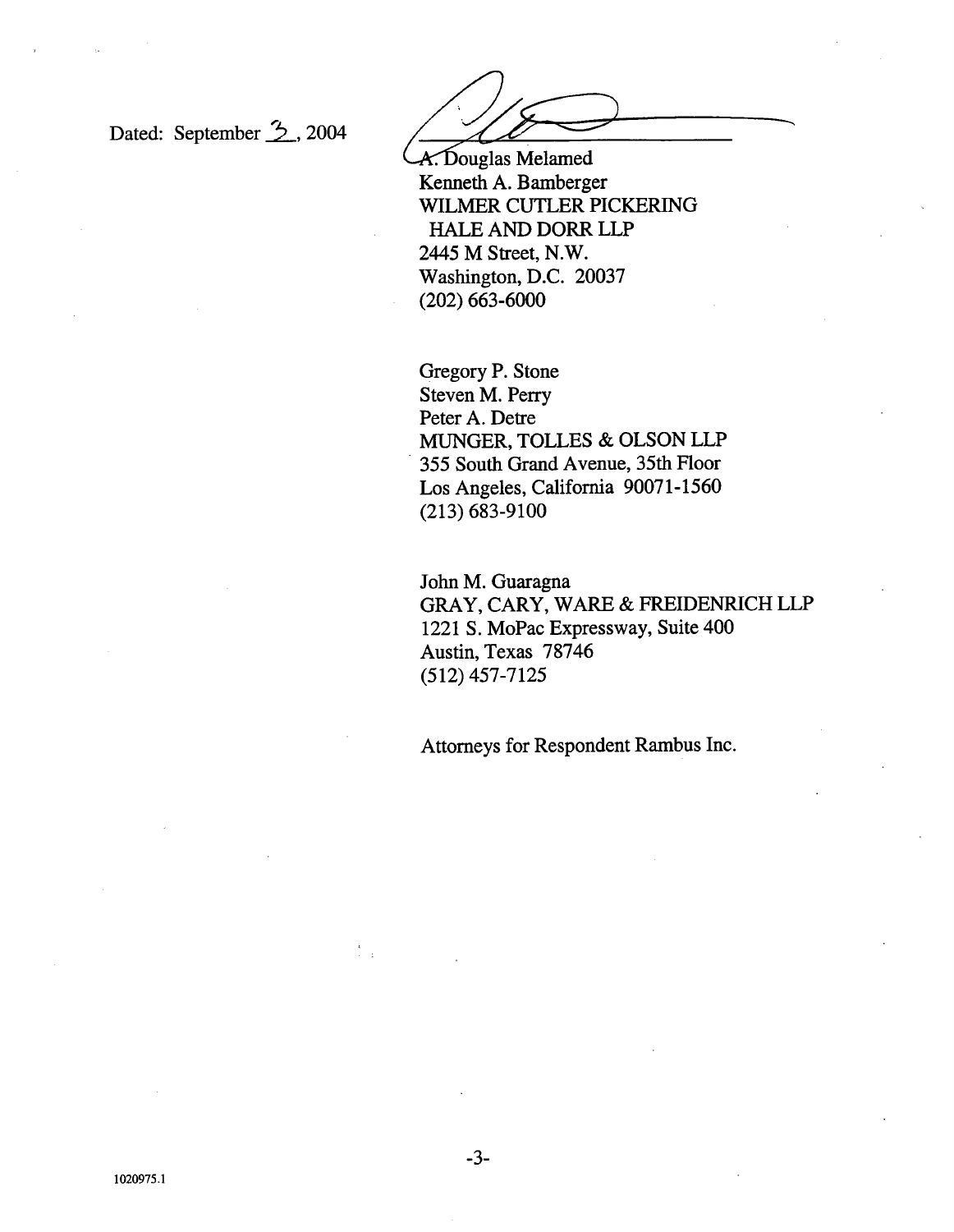#### CERTIFICATE OF SERVICE

I, Terri Martin, hereby certify that on September 3, 2004, I caused a copy of the attached, Revised Stipulation Postponing Briefing and Staying Commission Action on Complaint Counsel's Motion to Compel Production of, and to Reopen the Record to Admit, Documents Relating to Respondent Rambus Inc.'s Spoliation of Evidence and Proposed Order, to be served upon the following persons:

by hand delivery to:

The Commissioners U.S. Federal Trade Commission Via Office of the Secretary, Room H-159 Federal Trade Commission 600 Pennsylvania Ave., N. Washington, D.C. 20580

and by electronic transmission and overnight courier to:

A. Douglas Melamed, Esq. Wilmer Cutler Pickering LLP 2445 M Street, N. Washington, DC 20037- 1402

Steven M. Perry, Esq. Munger, Tolles & Olson LLP 355 South Grand Avenue 35th Floor Los Angeles, CA 90071

Counsel for Rambus Incorporated

Terri Martir